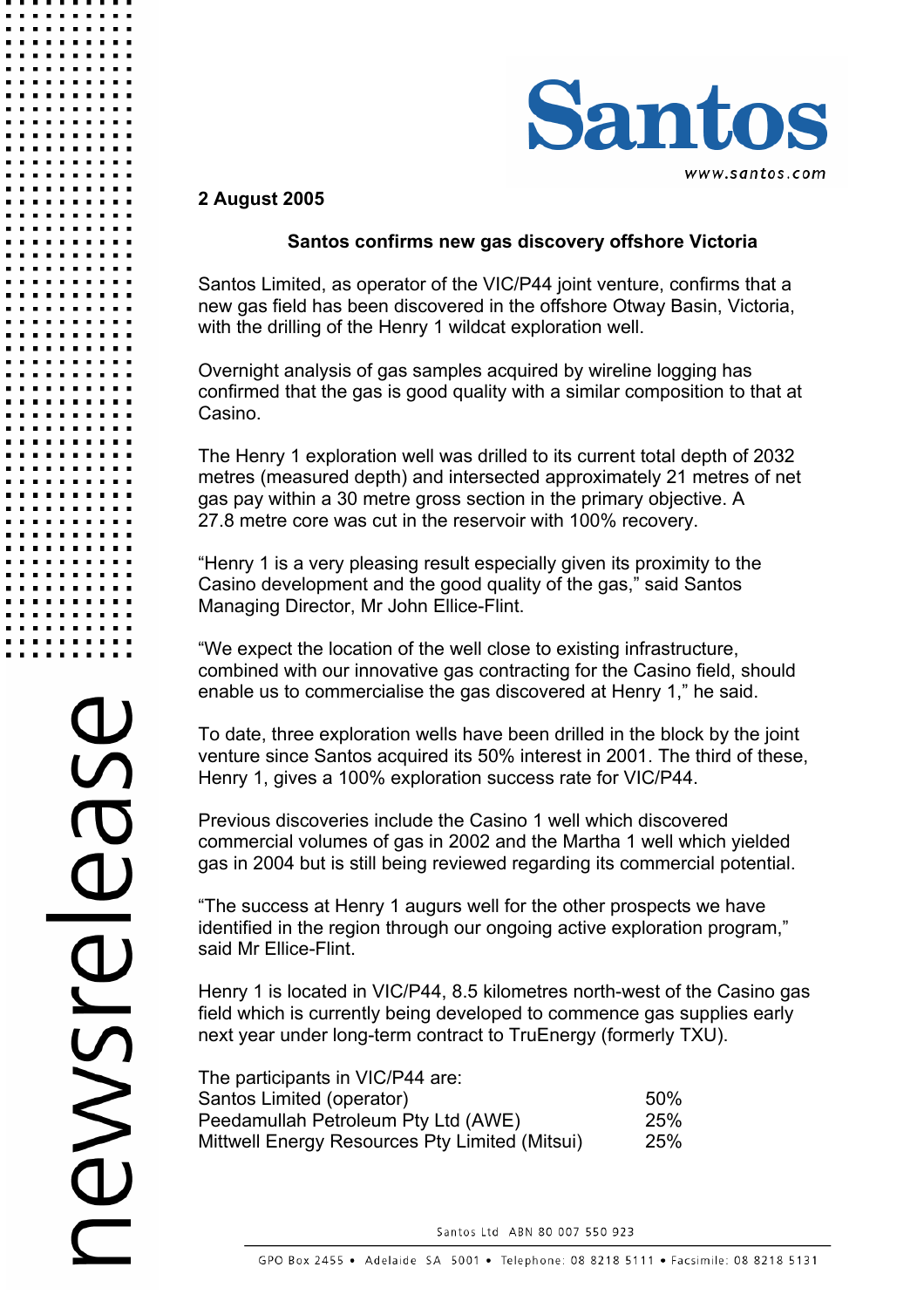## **FOR FURTHER INFORMATION PLEASE CONTACT:**

Media enquiries<br>
Kathryn Mitchell<br>
Kathryn Mitchell<br>
Contract Mondrew Seaton Kathryn Mitchell **Andrew Seaton**<br>
(08) 8218 5260 / 0407 979 982 (08) 8218 5157 / 0410 431 004 (08) 8218 5260 / 0407 979 982

**Santos stock symbols: STO (Australian Stock Exchange), STOSY (NASDAQ ADR), Ref #82-34 (Securities Exchange Commission)** 

**Map attached.**